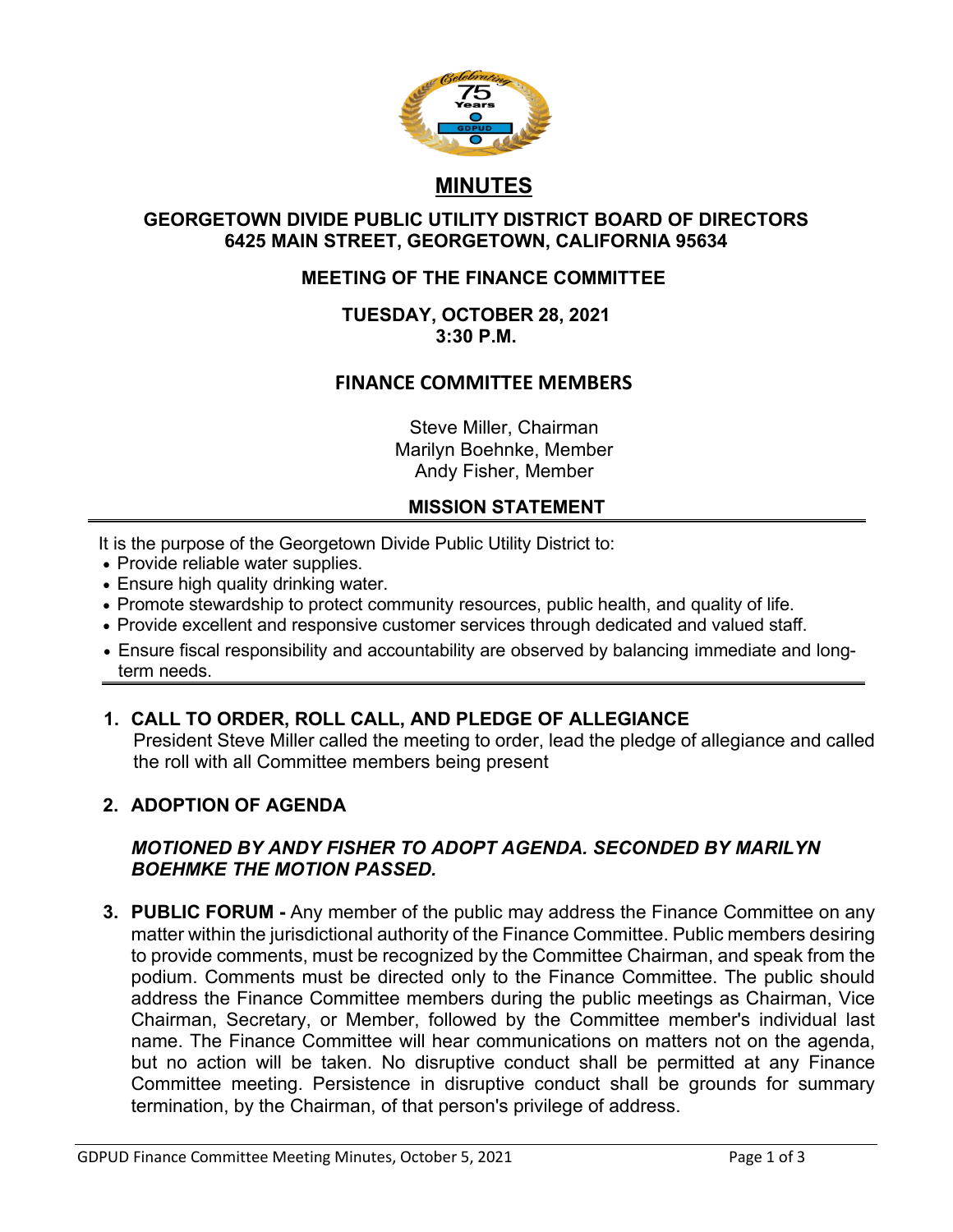#### **4. APPROVAL OF MINUTES -- SPECIAL MEETING OF October 5, 2021**

*MOTIONED BY ANDY FISHER TO APPROVE THE MINUTES OF OCYOBER 5, 2021. SECONDED BY STEVE MILLER.*

*THE MOTIONED PASSED.*

## **5. FINANCE COMMITTEE MEMBER COMMITTEE COMMENTS AND REPORTS**

No reports.

#### **6. NEW BUSINESS**

#### **A. Review First Quarter Budget to Actuals**

*Steve Miller suggested the Committee members go over the Budget to Actuals report they got in their packets and submit any questions they might have to him to pass on to Adam Coyan or hold off until the next meeting. Andy Fisher asked for a "highlights" version of what was discussed at the Board meeting. Adam Coyan said he could give a general overview. He indicated the Budget to Actuals for the next November Board meeting will be just like this one, complete along with a short quarterly report. He made adjustments in the Budget to Actuals because bills were paid in July for services that were rendered in June. He is still trying to make an adjustment to one CIP account. Then November Budget to Actuals will include the CIP items.*

*The general overview is if you compare the spreadsheets with the Tyler printout there are different amounts because there were pending charges included even though they hadn't cleared yet. If you go to page 10 of 31. Source of Supply reflects that the gaging project as a CIP project. However, in discussions with Adam Brown, it is not a CIP project, it is more of a maintenance item. The item stands and we're over budget and we need to keep monitoring it going forward. Any budget item over 25% was reviewed, such as the vehicle maintenance and operations. There is a lot more driving during irrigation season, checking ditches and such. It is anticipated those items will stabilize with less usage during the winter months.*

*On page 12 of 31, you can see a good example where June utilities were paid in July. Those costs will be adjusted out. On page 13 of 31, there are CIP charges for two pressure regulating valves. Those charges have to be recategorized before an adjustment can be made, which is still over budget. However, things should slow down in Materials and Supplies during the winter because we usually do CIP projects instead of maintenance projects.*

*Another area of concern is on page 15 of 31, due to underestimating the cost of services on outside service consultants. Some adjustment can be made for services billed in June and paid in July. The audit is costing a lot of money.*

*Although we are over in some categories, the overall budget is very close to being on track. With adjustments made, the next Budget to Actuals will give a better indication of how close to budget we are. The next report will include the percentage used as well as a target percentage. This should make it easier to make a quick analysis of where we are with the overall budget for each category,*

*Some additional changes to note. electronic transfers (page 18 of 31) are not currently*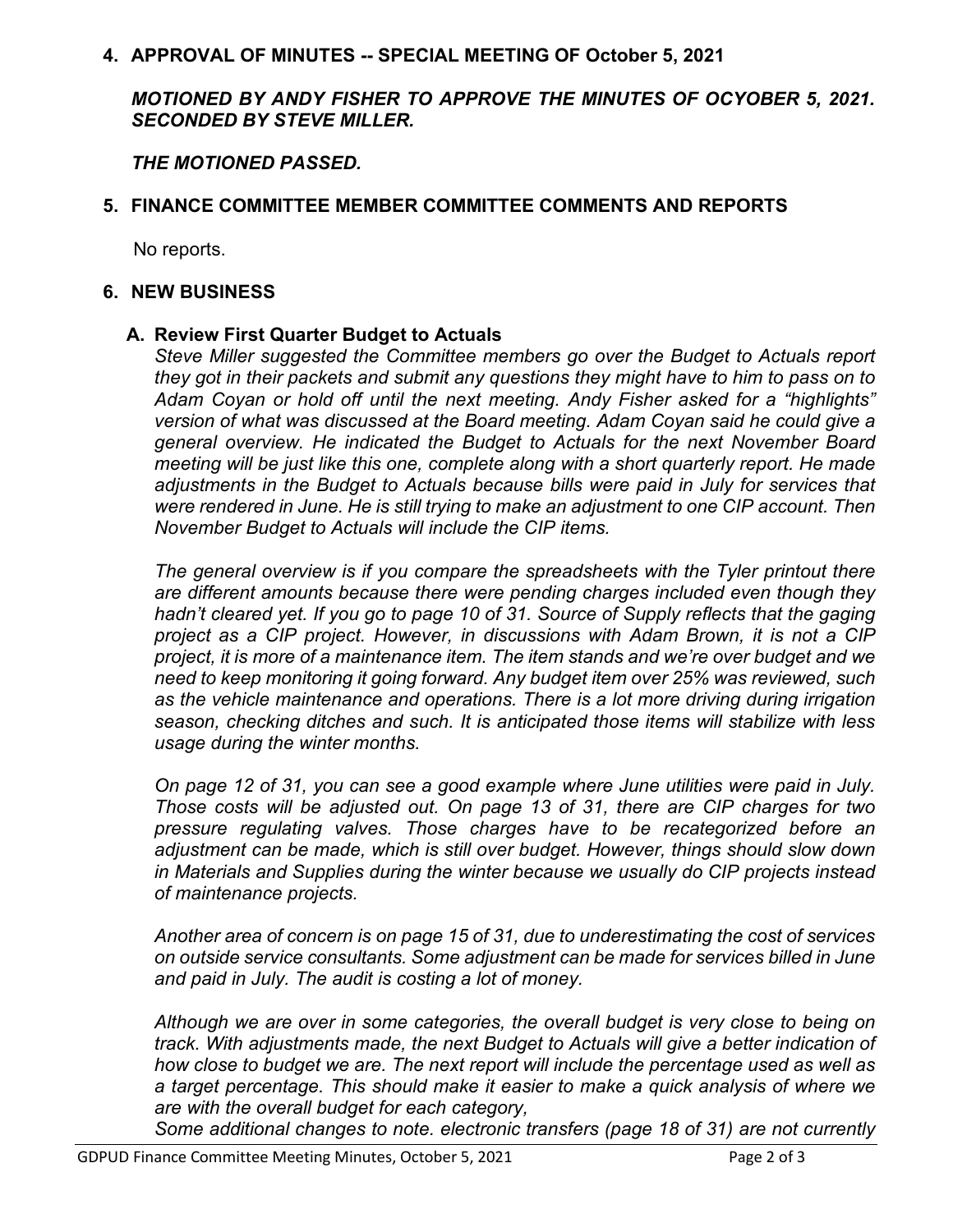*showing up in Tyler. This is an issue we'll work on. We have good contact with Tyler and we work through things rather quickly now. On Unrestricted Reserve Funds, there was the ALT Water Treatment Plant Capital Reserve which is a restricted account so that has been moved, The Pooled Cash report (page 22 of 31) each account was named and indicated whether it was a restricted account.*

*Currently the Check Report lists all the checks to date, enabling monthly verification of expenditures. Sometime in the future, with Board approval, we'll include a more detailed report, grouped by vendors. Such as Pacific Gas and Electric grouped together with a total amount listed making it easier to track where the money is spent. The goal is to have a better spreadsheet for Budget to Actuals. Steve Miller said he would definitely support the additional report. Marilyn Boehnke and Andy Fisher both agreed.*

*Steve Miller asked if there are monthly updates or only quarterly. Adan Coyan said he'll do a Budget to Actual report every month. Steve Miller indicated he'd like to build a spreadsheet on a month by month for every category for what he calls "shadow budgeting".*

PUBLIC COMMENT*: Cherie Carlyn had a question (page 2 of 31) regarding the ending date of October 3, 2021 rather than September 30, 2021. Adam Coyan said when he runs a report Tyler defaults to the month when he runs the report.*

*Andy Fisher asked about the PERS Unfunded Accrued Liability cost (page 17 of 31), is a pretty significant cost— is it cyclical within the year or is it lineal within the year? Adam Coyan noted it comes out all at once, it is the cost for the whole year. Andy Fisher asked about materials and supplies noting part of the cost is seasonal, is part of it inflationary pressure or do you attribute most of it to the cyclical way you purchase? Adam Coyan noted some of the cost is CIP, some is seasonal, and we've had two unaccounted for major leaks. When we're over on materials and supplies Adam Coyan reviews every transaction to date for accountability and for a better understanding of what is going on.*

PUBLIC COMMENT*: Cherie Carlyn asked about the negative accounts under Pooled Cash (page 22 of 32). Adam Coyan said the 114 claim says UNKNOWN, but the Caby Grant Fund was actually the CEQA study completed on Poverty Creek and Georgetown Creek before we did the ditch lining project.* 

# **B. Review Current Status on Reserve Funds**

*Steve Miller asked: Do we have targets for the Reserve Funds? If so, are we at the target? What are the targets? We should have a clear focus on the Reserve needs and the Reserve holdings so we can assume a position in terms of where we need to go to make sure our Reserve accounts are where they need to be.*

#### **C. Share Findings on the Automated Meter Impact from Seven Proximity Districts**

*Steve Miller contacted seven proximity districts that have converted to automated meters. The good news is there doesn't appear to have been a universal impact to customers. There were impacts on certain customers where leaks were on the far side of the meter and they had been charged for water they didn't get. Even with these instances only about 1% of the customers had an issue. Some of the districts had automatic meters for some time while others were fairly new. Overall, the districts gave percentages of issues up or down. Placer County had an up of about 1.7% which is rather incidental. Some customers actually got a break. The districts contacted include:*